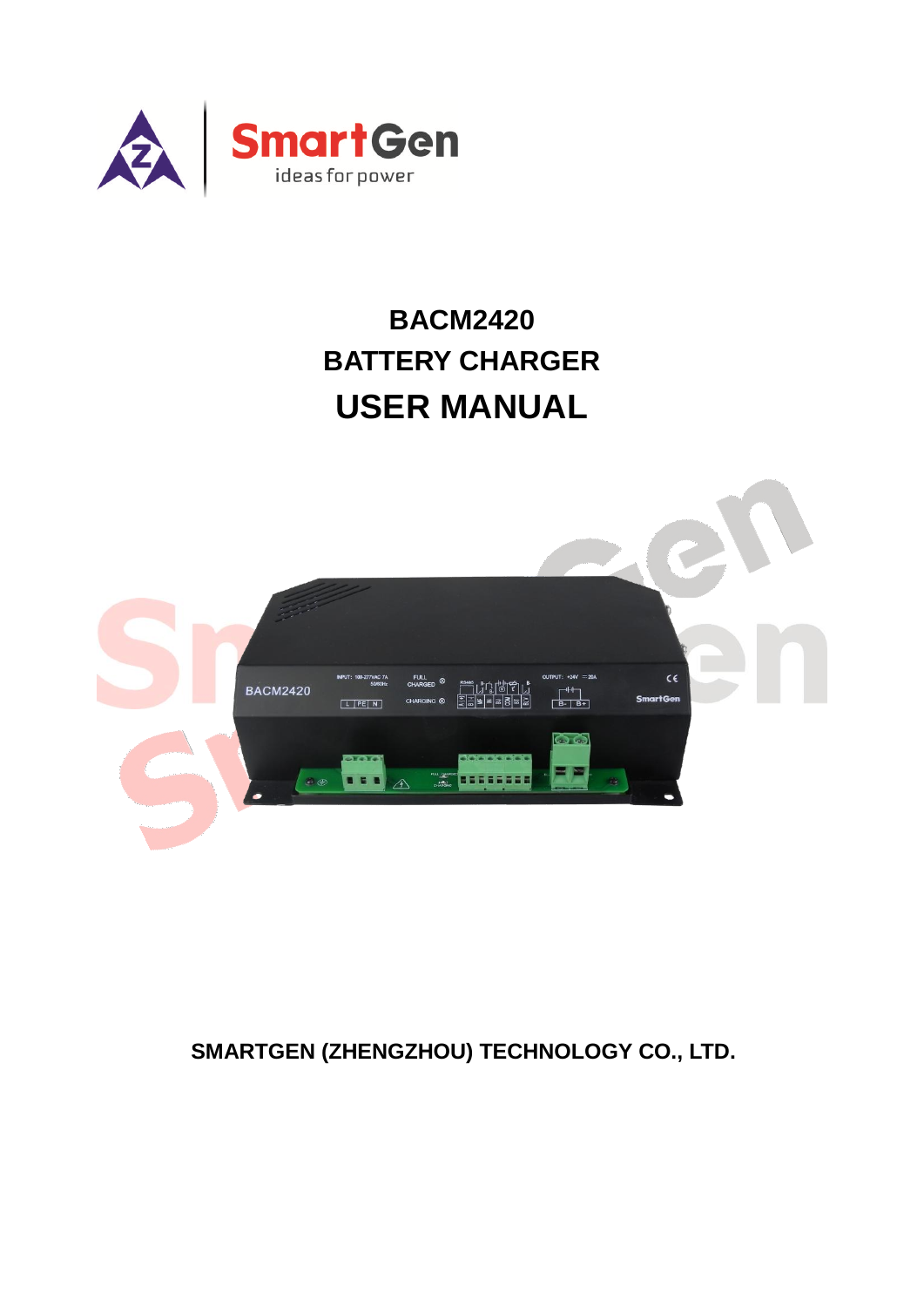

**Web:** [www.smartgen.com.cn](http://www.smartgen.com.cn/) [www.smartgen.cn](http://www.smartgen.cn/) Email: [sales@smartgen.cn](mailto:sales@smartgen.cn)

All rights reserved. No part of this publication may be reproduced in any material form (including photocopying or storing in any medium by electronic means or other) without the written permission of the copyright holder.

Applications for the copyright holder's written permission to reproduce any part of this publication should be addressed to Smartgen Technology at the address above.

Any reference to trademarked product names used within this publication is owned by their respective companies.

SmartGen Technology reserves the right to change the contents of this document without prior notice.

| Date       | Version | <b>Note</b>                                                                                        |  |  |  |  |
|------------|---------|----------------------------------------------------------------------------------------------------|--|--|--|--|
| 2016-11-24 | 1.0     | <b>Original Release</b>                                                                            |  |  |  |  |
| 2017-03-01 | 1.1     | 24V/12V<br>BACM2420 configuration<br>added<br>item<br>self-adaption option.                        |  |  |  |  |
| 2017-09-27 | 1.2     | In "Parameters Specification" section, changed the<br>"Efficiency" parameter to "Max. Efficiency". |  |  |  |  |
| 2019-07-08 | 1.3     | Fix case dimension size;                                                                           |  |  |  |  |
|            |         |                                                                                                    |  |  |  |  |

#### **Table 1 Software Version**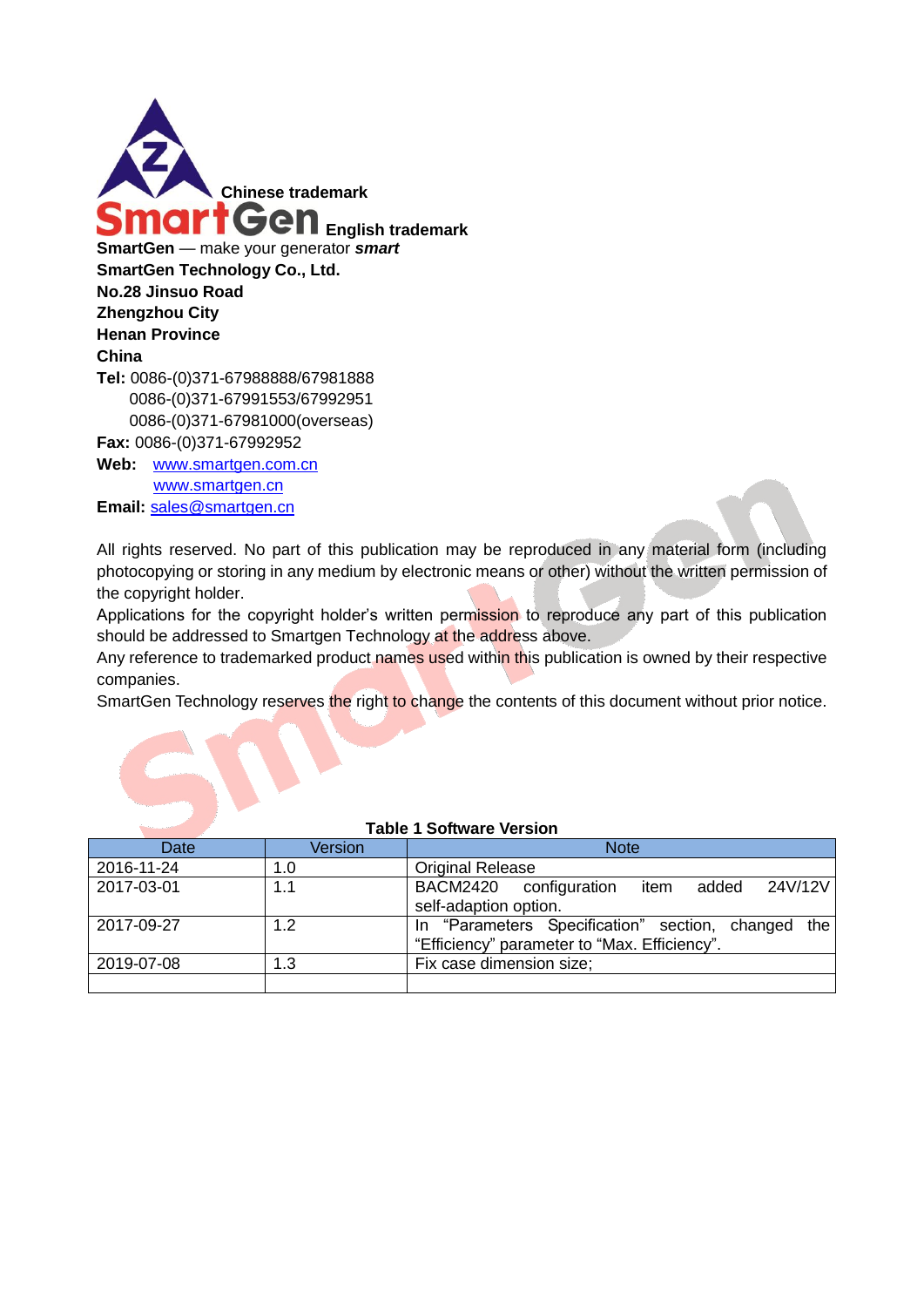# **CONTENT**

nort Gen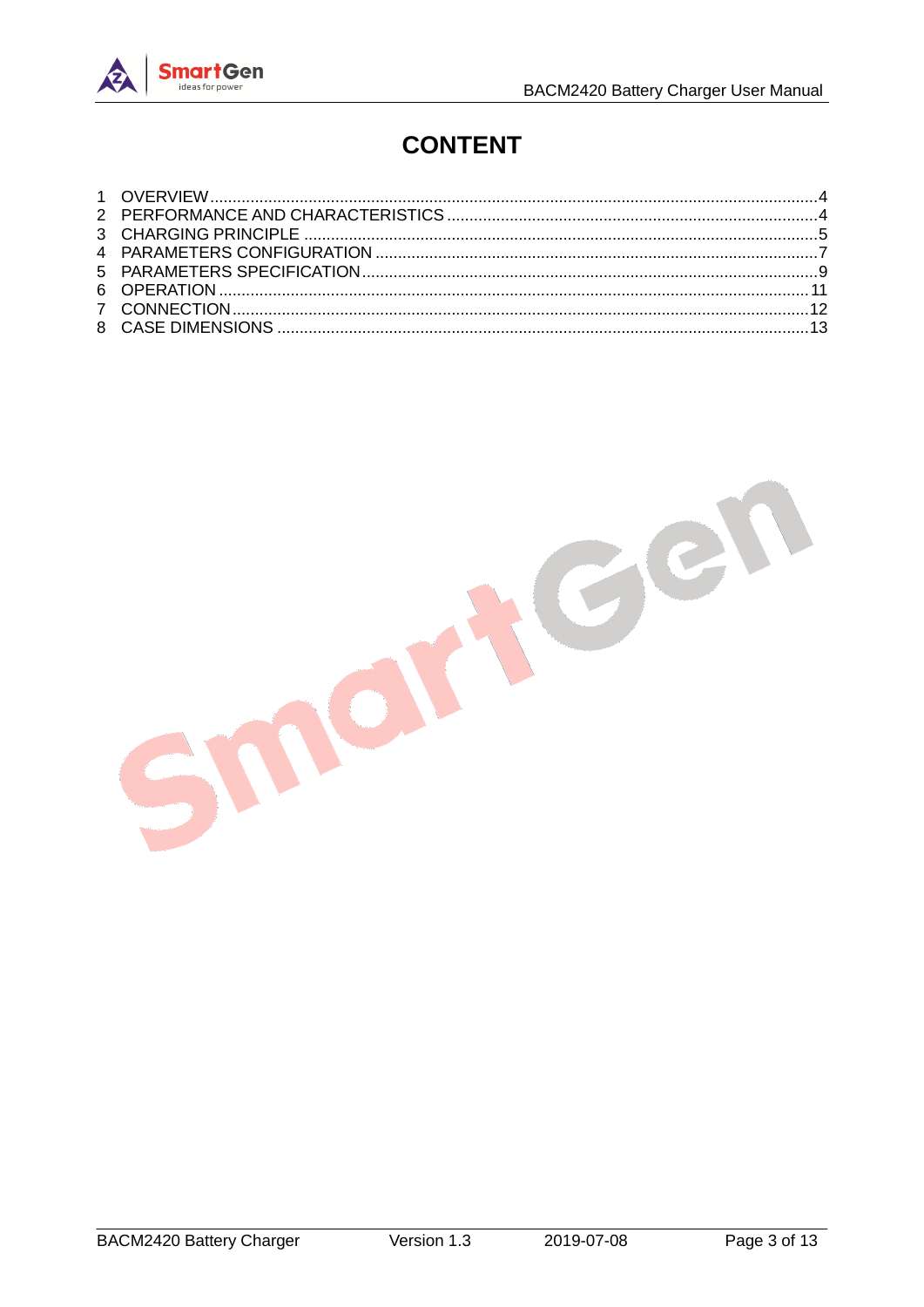

#### <span id="page-3-0"></span>**1 OVERVIEW**

BACM2420 battery charger is an intelligent and multi-function charger, which is specially designed to meet the charging characteristics of the lead-acid engine starter batteries. It is suitable for 24V or 12V battery pack and the maximum output current is 20A.

#### <span id="page-3-1"></span>**2 PERFORMANCE AND CHARACTERISTICS**

It has the following characteristics:

- 1) Switch power supply structure, wide AC voltage input range, small size, light weight, high efficiency;
- 2) Users can select automatic two-stage charging process or automatic three-stage charging process according to needs. Both two charging processes are carried out according to storage battery charging characteristics, which can prevent overcharging and significantly prolong battery lifetime;
- 3) Built-in PFC circuit, which allows to calibrate the power factor up to 0.99;

O

- 4) Battery voltage detection ports, which can detect the battery voltage at real time.
- 5) Battery low voltage output port; it will output low level immediately after the battery voltage has fallen below the set value after preset delay.
- 6) Temperature sensor port, which allows monitoring the battery temperature at real time; and temperature compensation function, which can prevent too high battery temperature effectively;
- 7) Mains failure alarm port; It will output low level when the AC input is interrupted;
- 8) Standard RS485 serial communication port.
- 9) Default suitable for 24V battery pack; it can be changed to 12V battery pack by changing configuration information; rated charging current is 20A;
- 10) External LED status display: Full charged indication (Green light) and charging indication (Red light).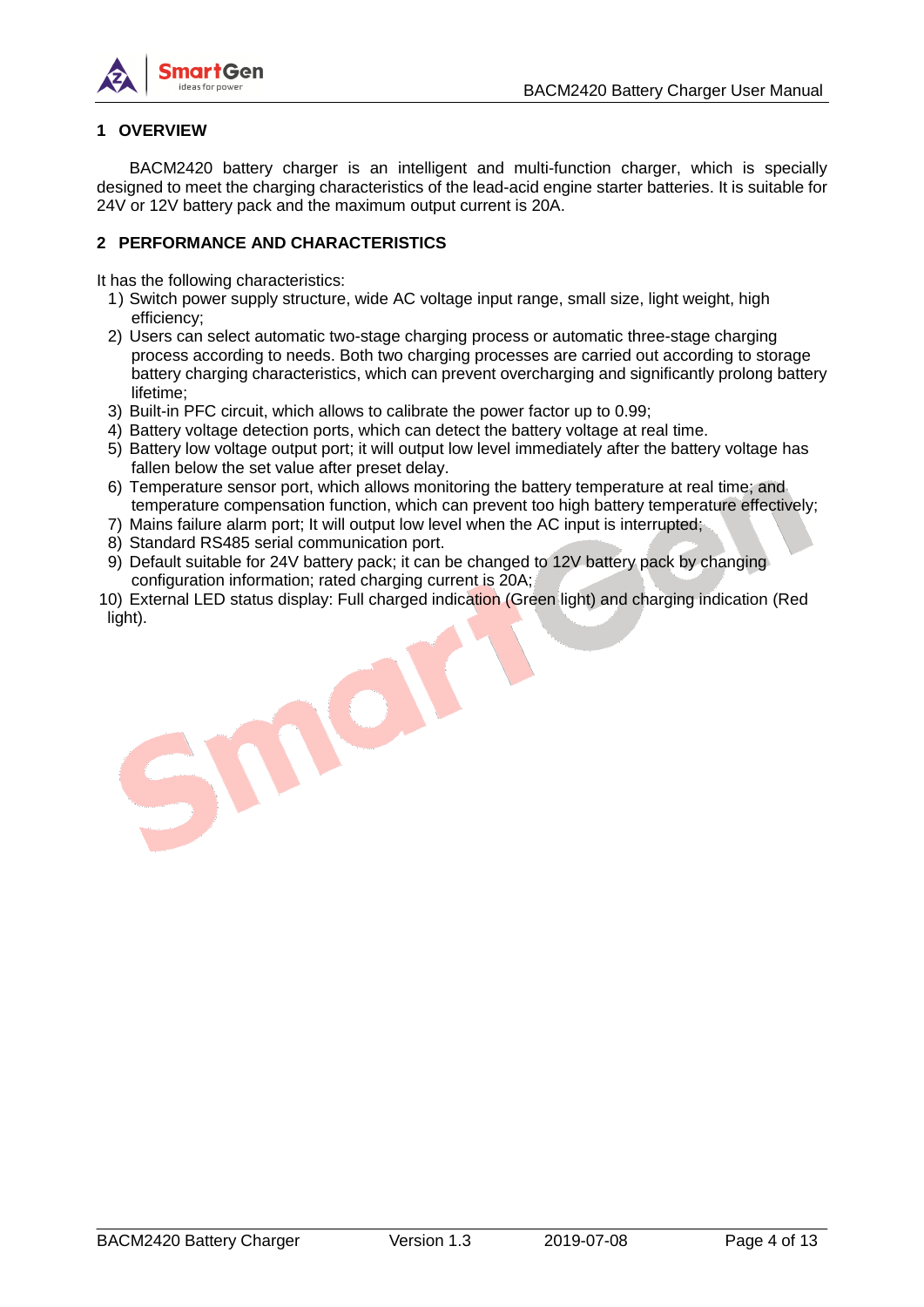

## <span id="page-4-0"></span>**3 CHARGING PRINCIPLE**



### **Fig. 1 Three-stage Charging Curve**

Three-stage charging method is used according to the battery charging characteristics.

- 1) The first stage is named "constant current". a): Trickle Charge: when the battery terminal voltage is relatively low, the charging current is low likewise, which effectively prevents battery damage from too high temperature. The charging indicator (Red color) status is illuminated. b): Quick Charge: When the battery terminal voltage is relatively high, the charging current will rise to rated value. Large current charging operation leads to an rapid increase in the electrical quantity of the battery. The charging indicator (Red color) status is flashing rapidly (0.2s/per).
- 2) The second stage is named "absorption charge". After the first stage, the battery voltage rises to absorption charge value rapidly, and the charger voltage will keep constant. The battery terminal voltage will stabilize in the absorption charge value with the decreasing of charging current. The charging indicator (Red color) status is flashing slowly (1s/per).
- 3) The third stage is named "float charge": After the above two stages, the charging is basically completed and charger output voltage changes to float voltage automatically. Charging current decreases to floating charging current. Red charging indication is extinguished. Green full charging indication is illuminated. Afterwards charging current neutralizes self-discharge of the battery. Even long-term charging doesn't do harm to the battery. That is, charger not only can keep the battery fully charged but also guarantee long lifetime of the battery.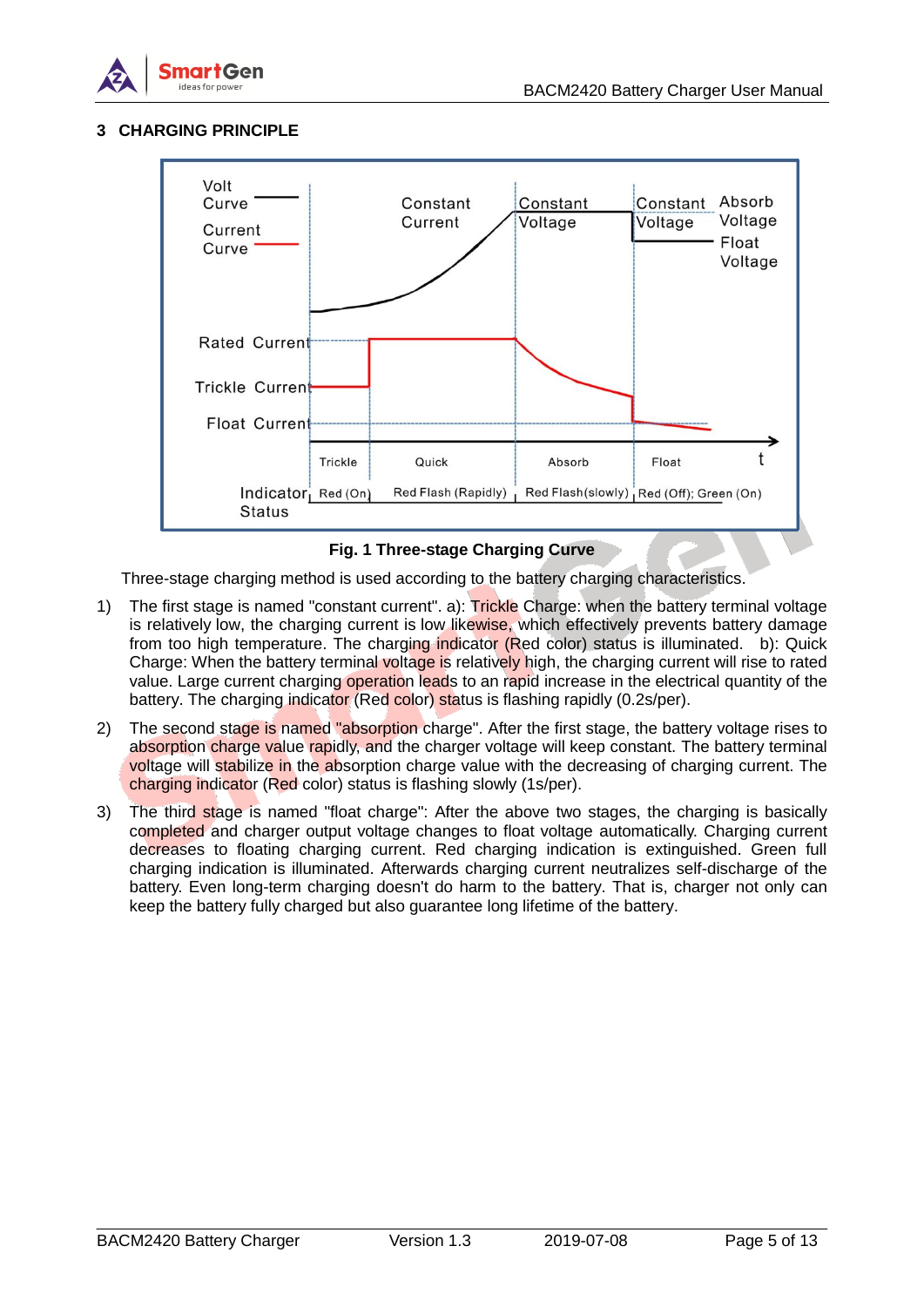



**Fig. 2 Two-stage Charging Curve**

Two-stage charging method is performed according to the battery charging characteristics.

- 1) The first stage is named "constant current". a): Trickle Charge: when the battery terminal voltage is relatively low, the charging current is low likewise, which can prevent battery damage from too high temperature. The charging indicator (Red color) status is illuminated. b): Quick Charge: When the battery terminal voltage is relatively high, the charging current will rise to rated value. Large current charging operation leads to a rapid increase in the electrical quantity of the battery. The charging indicator (Red color) status is flashing rapidly (0.2s/per).
- 2) The second stage is named "float charge". The charging current will decrease with the rising of battery electricity. The charging indicator (Red color) status is flashing slowly (1s/per). As soon as charging current value falls below 0.3A, the battery is basically fully charged (Red indicator will extinguish and the green indicator will be illuminated). After that charging current will only neutralize the battery self-discharge. Even long-term charging cannot harm the battery, as charger can keep the battery fully charged and also guarantee long lifetime of the battery.

<span id="page-5-0"></span>

|              |           | <b>Charging Status</b>  |                   |                    |                                 |                       |  |  |
|--------------|-----------|-------------------------|-------------------|--------------------|---------------------------------|-----------------------|--|--|
| <b>Mode</b>  | Indicator | <b>Constant Current</b> |                   | Constant           |                                 |                       |  |  |
|              |           | <b>Trickle</b>          | Quick             |                    | <b>Float Charge</b>             | <b>Charge Failure</b> |  |  |
|              |           | Charge                  | Voltage<br>Charge |                    |                                 |                       |  |  |
| Two          | Red       | On                      | Flash(Rapidly)    | None               | $Flash(Slowly) \rightarrow Off$ | Flash (Rapidly)       |  |  |
| Stage        | Green     | Off                     | Off               | None               | $Off \rightarrow On$            | Flash(Rapidly)        |  |  |
| <b>Three</b> | Red       | On                      | Flash(Rapidly)    | Flash(Slowly)  Off |                                 | Flash(Rapidly)        |  |  |
| Stage        | Green     | Off                     | Off               | Off                | On                              | Flash(Rapidly)        |  |  |

|  | <b>Table 2 Charging Indicator Status</b> |  |
|--|------------------------------------------|--|
|  |                                          |  |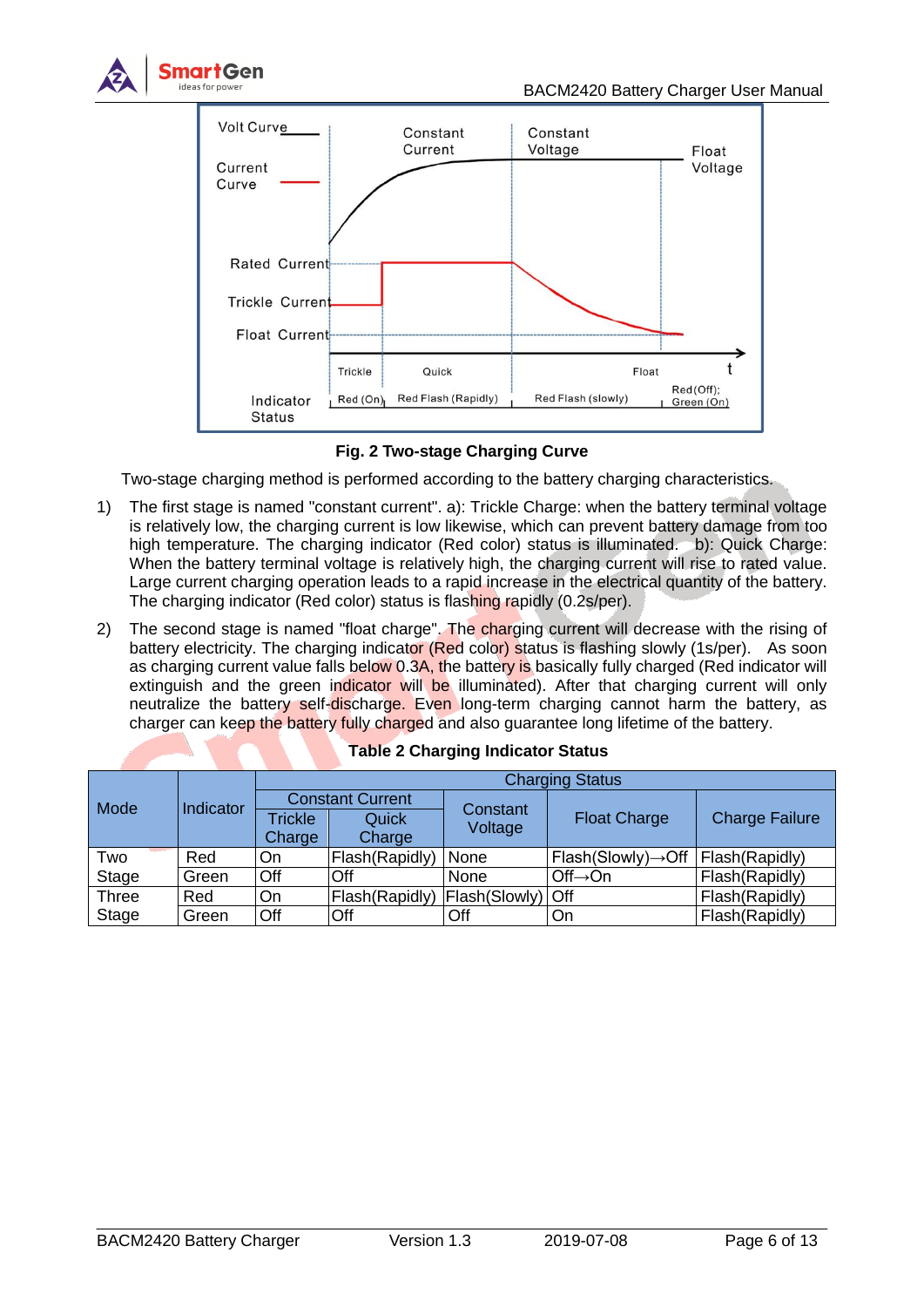

# **4 PARAMETERS CONFIGURATION**

| <b>Items</b>                                                   | <b>Default</b>  |           | Adjustable Range     |                  | Description                                                                                                                              |  |
|----------------------------------------------------------------|-----------------|-----------|----------------------|------------------|------------------------------------------------------------------------------------------------------------------------------------------|--|
|                                                                | <b>24V</b>      | 12V       | <b>24V</b>           | 12V              |                                                                                                                                          |  |
| <b>Battery Type</b>                                            | 1               |           | $(0 - 2)$            |                  | 0:12V; 1:24V; 2:Self-adaption                                                                                                            |  |
| <b>Charging Stage</b>                                          | 3               |           | $(2-3)$              |                  | 2: Two Stage; 3: Three Stage                                                                                                             |  |
| Rated<br>Max.<br>Current                                       | 20.0A           |           | Nonadjustable        |                  | Maximum charging current                                                                                                                 |  |
| <b>Rated Current</b>                                           | 100%            |           | $(0 - 100)$ %        |                  | Maximum<br>charging<br>current<br>percentage                                                                                             |  |
| Absorption<br>Charge Voltage                                   | 28.2V           | 14.1V     | $(20 - 30)$ V        | $(10 - 15)V$     | The charging voltage of "Constant<br>Voltage"                                                                                            |  |
| Absorption<br>Charge Time                                      | 1               |           | $(0-1)$              |                  | 0: Disable; 1: Enable                                                                                                                    |  |
| Absorption<br>Time 1.0h<br>Charge<br>Setting                   |                 |           | $(0.1 - 100)h$       |                  | The charging time of "Constant<br>Voltage"                                                                                               |  |
| Absorption<br>Charge Complete <sup>1</sup><br>Current          |                 |           | $(0-1)$              |                  | 0: Disable; 1: Enable                                                                                                                    |  |
| Complete Current<br>Setting                                    | 0.5A            |           | $(0.20 - 3.00)$ A    |                  | transition<br>The<br>from<br>current<br>"Absorption Charge"<br>transfer<br>to<br>"Float Charge".                                         |  |
| Float<br>$\overline{\text{Change}} _{27.0\text{V}}$<br>Voltage |                 | 13.5V     | $(20 - 30)V$         | $(10 - 15)V$     | The voltage of "Float Charge"                                                                                                            |  |
| BOOST<br><b>AUTO</b><br>Voltage                                | 25.6V           | 12.8V     | $(20 - 30)V$         | $(10 - 15)V$     | When the charger is in<br>"Float<br>"Quick<br>Mode", it enters into<br>Charge" if the battery voltage has<br>fallen below the set value. |  |
| Trickle Charge                                                 | $\mathbf{1}$    |           | $(0 - 1)$            |                  | 0: Disable; 1: Enable                                                                                                                    |  |
| Trickle<br>Charge 22.0V<br>Voltage                             |                 | 11.0V     | $(20 - 30)V$         | $(10 - 15)V$     | The voltage of "Trickle Charge"                                                                                                          |  |
| <b>Trickle</b><br>Charge<br>Current                            | 50%             |           | $(0 - 100)$ %        |                  | Maximum<br>charging<br>current<br>percentage                                                                                             |  |
| <b>Battery Detection</b>                                       | 0               |           | $(0 - 1)$            |                  | 0: Disable; 1: Enable                                                                                                                    |  |
| <b>Battery</b><br><b>Under</b><br>Voltage Warn                 |                 |           | $(0 - 1)$            |                  | 0: Disable; 1: Enable                                                                                                                    |  |
| Under<br>Voltage 23.0V<br>Set Value                            |                 |           | 11.50V (16.0~30.0) V | $(8.0 - 15.0)$ V | "Under voltage" alarm will be<br>initiated if the battery voltage has<br>fallen below the set value.                                     |  |
| Under<br>Voltage 120s<br>Delay                                 |                 |           | $(0 - 3600)s$        |                  | "Under voltage" alarm will be<br>initiated if the battery voltage has<br>fallen below the set value and the<br>delay timer has expired.  |  |
| Under<br>Voltage<br><b>Return Value</b>                        | 24.0V           | 12.0V     | $(16.0 - 30.0)$ V    | $(8.0 - 15.0)$ V | The transition voltage from "under<br>voltage"<br>transfer<br>"normal<br>to<br>voltage".                                                 |  |
| Under<br>Voltage<br><b>Return Delay</b>                        | 10 <sub>s</sub> |           | $(0 - 3600)s$        |                  | "Under voltage" alarm will be<br>removed if the battery voltage has<br>exceeded the return value and the<br>delay timer has expired.     |  |
| Temperature<br>Sensor                                          | 1               | $(0 - 1)$ |                      |                  | 0: Disable; 1: Enable                                                                                                                    |  |
| Temperature                                                    | 1               |           | $(0 - 1)$            |                  | 0: Disable; 1: Enable                                                                                                                    |  |

# **Table 3 Parameter Configuration List**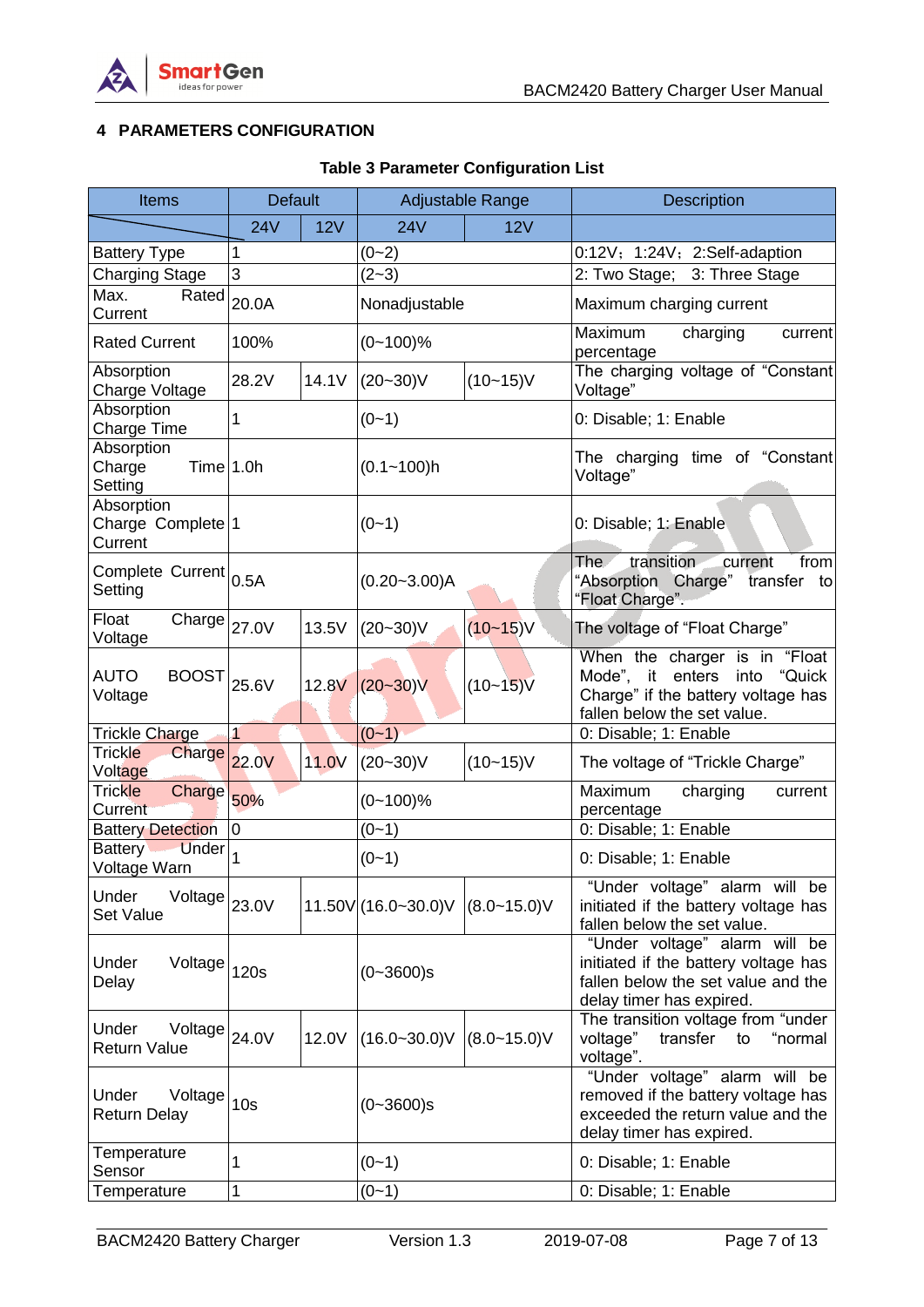

BACM2420 Battery Charger User Manual

| <b>Items</b>                                              | <b>Default</b>        |                       | Adjustable Range |                                                     | Description                                                                                                                                                                                                                                                                                                                                                                                                                           |  |
|-----------------------------------------------------------|-----------------------|-----------------------|------------------|-----------------------------------------------------|---------------------------------------------------------------------------------------------------------------------------------------------------------------------------------------------------------------------------------------------------------------------------------------------------------------------------------------------------------------------------------------------------------------------------------------|--|
|                                                           | <b>24V</b>            | 12V                   | 24V              | 12V                                                 |                                                                                                                                                                                                                                                                                                                                                                                                                                       |  |
| Compensation                                              |                       |                       |                  |                                                     |                                                                                                                                                                                                                                                                                                                                                                                                                                       |  |
| Temperature<br>Compensation<br>Set Value                  | 0.036<br>$V^{\circ}C$ | 0.018<br>$V^{\circ}C$ | V/°C             | $(0.020 - 0.060)$ $(0.010 - 0.030)$<br>$V^{\circ}C$ | The Compensation of every 1°C<br>change on 20°C basis.                                                                                                                                                                                                                                                                                                                                                                                |  |
| High Temp. Warn                                           | $\mathbf{1}$          |                       | $(0 - 1)$        |                                                     | 0: Disable; 1: Enable                                                                                                                                                                                                                                                                                                                                                                                                                 |  |
| High Temp. Set $ 55^{\circ}$ C<br>Value                   |                       |                       | $(0 - 80)$ °C    |                                                     | "High Temp." alarm will be<br>initiated if the battery temperature<br>has exceeded the set value.                                                                                                                                                                                                                                                                                                                                     |  |
| High Temp. Delay 0.5s                                     |                       |                       | $(0 - 60.0)s$    |                                                     | "High Temp." alarm will be<br>initiated<br>if<br>the<br>battery<br>temperature has exceeded the<br>set value and the delay timer<br>has expired.                                                                                                                                                                                                                                                                                      |  |
| High<br>Temp.<br><b>Return Value</b>                      | 50°C                  |                       | $(0 - 80)$ °C    |                                                     | The transition temperature from<br>"High Temp." transfer to "Normal<br>Temp.".                                                                                                                                                                                                                                                                                                                                                        |  |
| High<br>Temp.<br><b>Return Delay</b>                      | 1s                    |                       | $(0 - 60.0)$ s   |                                                     | "High Temp." alarm will be<br>the.<br>if<br>battery<br>removed<br>temperature has fallen below<br>the return value and the delay<br>timer has expired.                                                                                                                                                                                                                                                                                |  |
| Auxiliary<br>Input  <sub>3</sub><br>Port                  |                       |                       | $(0 - 4)$        |                                                     | 0、Not Used;<br>Shutdown: The battery<br>1.<br>charger enters into Standby<br>Status if the input is active.<br>2. Enable Battery Detection:<br>The battery charger enters into<br>Standby Status if the input is<br>active but there is not battery<br>voltage signal.<br>3、Manual BOOST:<br>The battery charger enters into<br>BOOST if the input is active.<br>4, 12V system: if input is active,<br>charger will be in 12V system. |  |
| Auxiliary<br>$\overline{\text{Input}}$ 2.0s<br>Port Delay |                       |                       | $(0 - 60.0)s$    |                                                     | The corresponding action will<br>be active if the input is active.                                                                                                                                                                                                                                                                                                                                                                    |  |
| Communication<br>Address                                  | 10                    |                       | $1 - 254$        |                                                     | <b>RS485</b><br>Communication<br>Address                                                                                                                                                                                                                                                                                                                                                                                              |  |
| <b>Baud Rate</b>                                          | 0                     |                       | $(0 - 2)$        |                                                     | 0, 9600; 1, 19200;<br>2、38400 (One Stop Bit)                                                                                                                                                                                                                                                                                                                                                                                          |  |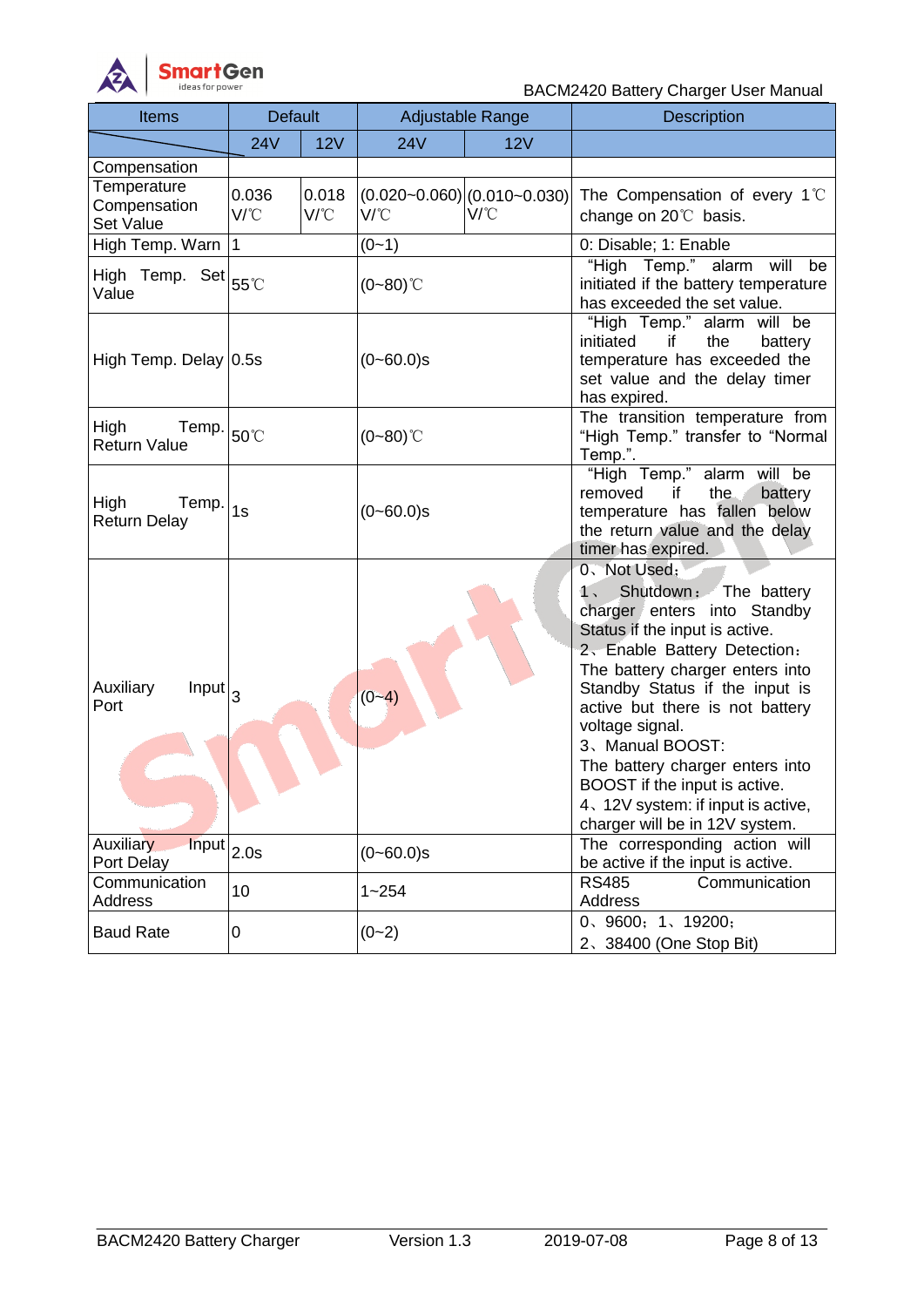

# <span id="page-8-0"></span>**5 PARAMETERS SPECIFICATION**

## **Table 4 Product Parameters**

| <b>Items</b>              | <b>Contents</b>                    | <b>Parameters</b> |                                                                                                                                                                                                            |                                                               |                |  |
|---------------------------|------------------------------------|-------------------|------------------------------------------------------------------------------------------------------------------------------------------------------------------------------------------------------------|---------------------------------------------------------------|----------------|--|
|                           |                                    | 24V               |                                                                                                                                                                                                            |                                                               | 12V            |  |
|                           | Nominal<br>AC<br>Voltage Range     | AC (100~277)V     |                                                                                                                                                                                                            |                                                               |                |  |
|                           | Max.<br><b>AC</b><br>Voltage Range | AC (90~305)V      |                                                                                                                                                                                                            |                                                               |                |  |
|                           | <b>AC Frequency</b>                | 50Hz/60Hz         |                                                                                                                                                                                                            |                                                               |                |  |
| Input<br>Characteristics  | Max.<br>Active<br>Power            | 680W              |                                                                                                                                                                                                            | 340W                                                          |                |  |
|                           | Max. Current                       | 7A                |                                                                                                                                                                                                            | 3.5A                                                          |                |  |
|                           | Max. Efficiency                    | 87%               |                                                                                                                                                                                                            | 81%                                                           |                |  |
|                           | Power<br>Factor                    | <b>AC 110V</b>    | <b>AC 220V</b>                                                                                                                                                                                             | <b>AC 110V</b>                                                | <b>AC 220V</b> |  |
|                           | Calibration                        | >0.99             | >0.95                                                                                                                                                                                                      | >0.99                                                         | >0.95          |  |
|                           | No-load Output<br>Voltage          | 27V, Error±1%     |                                                                                                                                                                                                            | 13.5V, Error±1%                                               |                |  |
| Output<br>Characteristics | Rated<br>Charging<br>Current       | 20A, Error±2%     |                                                                                                                                                                                                            |                                                               |                |  |
|                           | Max.<br>Output<br>Power            | 580W              |                                                                                                                                                                                                            | 290W                                                          |                |  |
|                           | Insulation<br>Resistance           |                   | insulation resistance $R_L \ge 50M\Omega$                                                                                                                                                                  | Between input and output, input and shell all areDC500V1min,: |                |  |
| Insulating<br>Property    | Insulation<br>Voltage              |                   | Between input and output, input and shell all are: AC1600V<br>50Hz 1min<br>leakage current: $I_L \leq 3.5 \text{mA}$<br>Between output and shell is: AC500V 50Hz 1min<br>leakage current: $I_L \leq 3.5mA$ |                                                               |                |  |
|                           | Working<br><b>Temperature</b>      | $(-30 - 55)$ °C   |                                                                                                                                                                                                            |                                                               |                |  |
| Working<br>Condition      | Storage<br>Temperature             | $(-40 - +85)$ °C  |                                                                                                                                                                                                            |                                                               |                |  |
|                           | Working<br>Humidity                |                   | 20%RH~93%RH(No condensation)                                                                                                                                                                               |                                                               |                |  |
| Shape Structure           | Weight                             | 2.2kg             |                                                                                                                                                                                                            |                                                               |                |  |
|                           | Dimension                          |                   | 265mmx156mmx68mm (length*width*height)                                                                                                                                                                     |                                                               |                |  |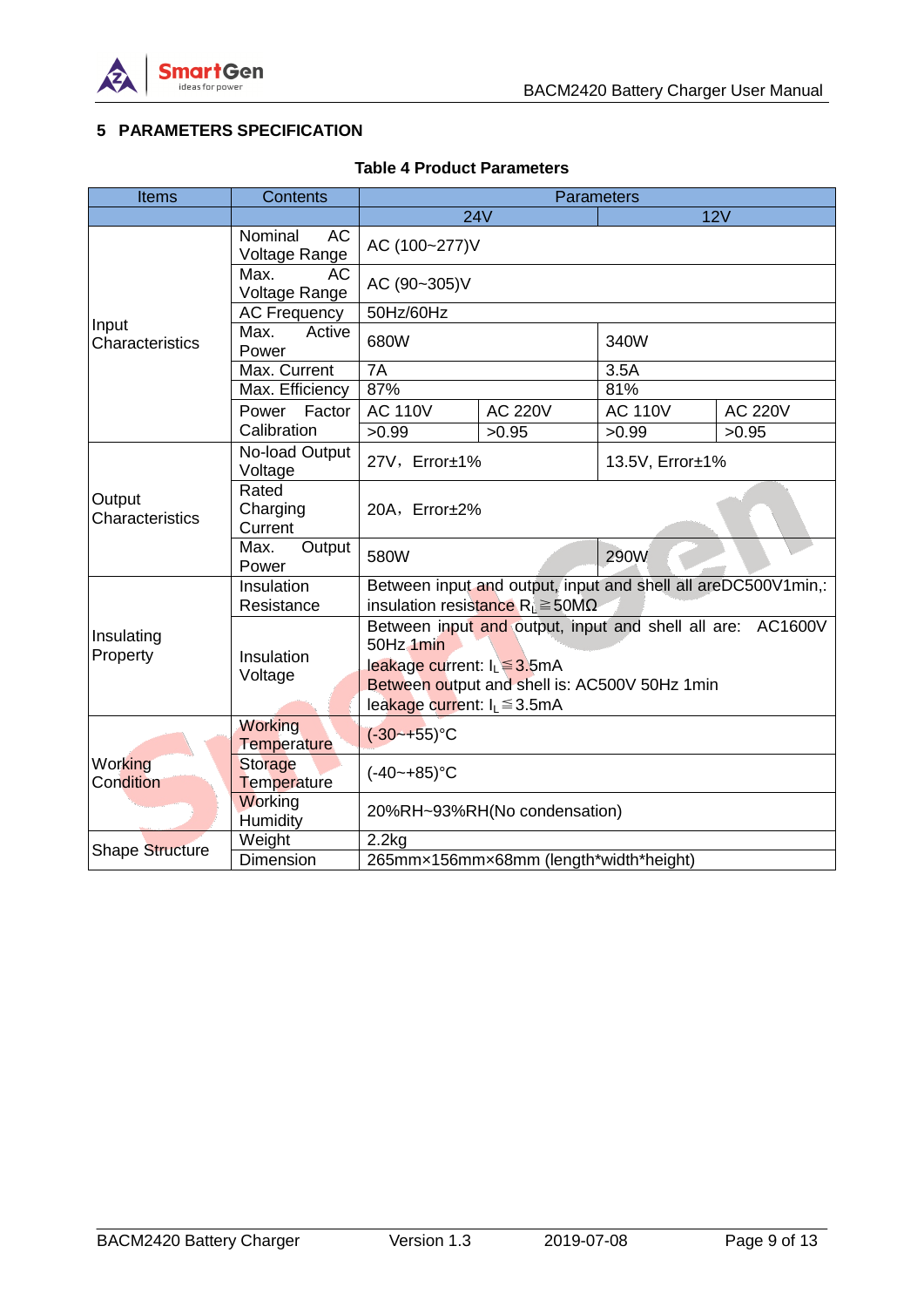





IO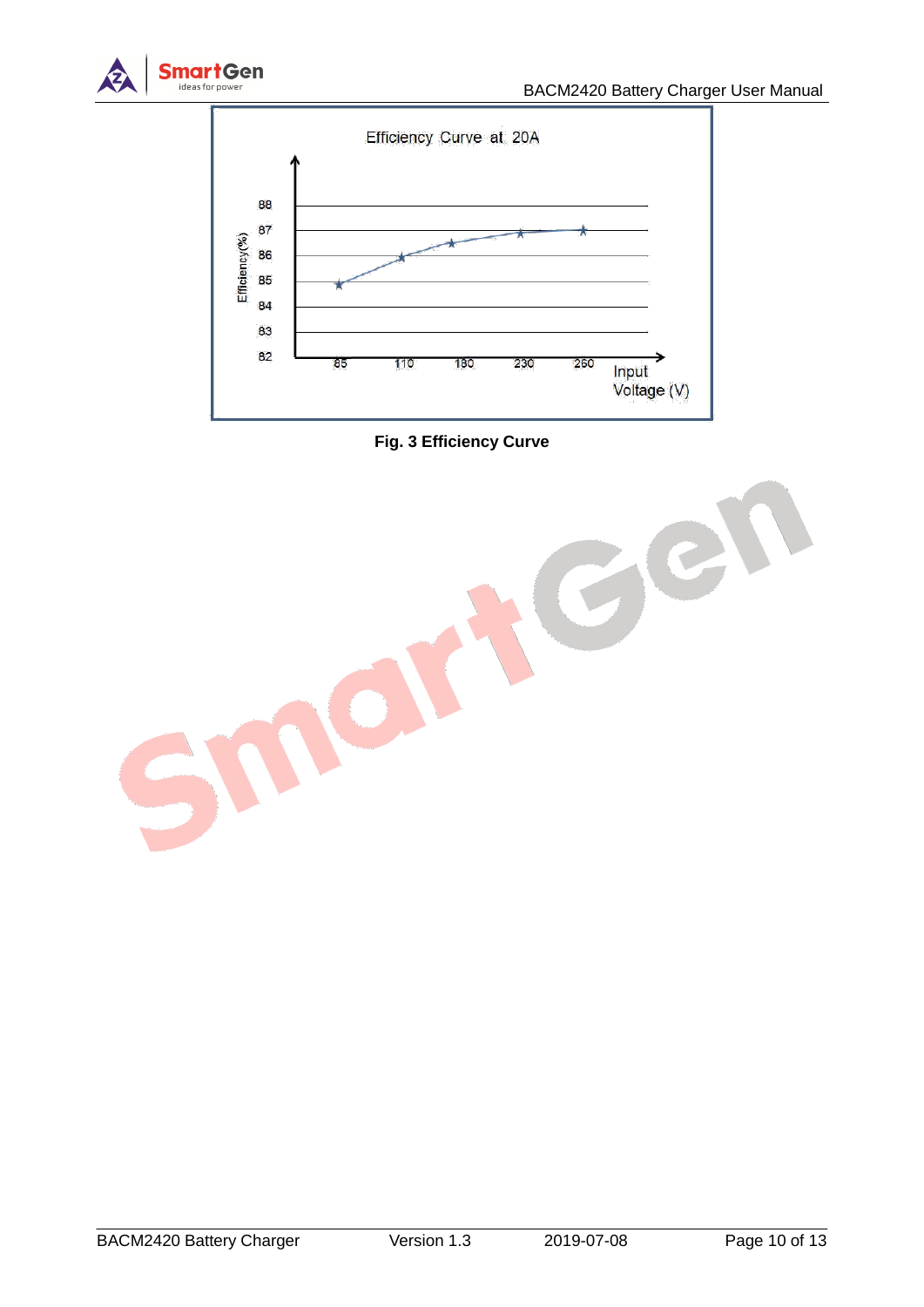

# <span id="page-10-0"></span>**6 OPERATION**

| <b>BACM2420</b> | <b>INPUT: 100-277VAC 7A</b><br>50/60Hz | <b>FULL</b><br>CHARGED <sup><sup>8</sup></sup> | RS485                    | OUTPUT: +24V == 20A |                 |
|-----------------|----------------------------------------|------------------------------------------------|--------------------------|---------------------|-----------------|
|                 |                                        |                                                | $\frac{1}{2}$<br>LJ<br>_ | <b>ANT</b>          | <b>SmartGen</b> |
|                 | PEN                                    | CHARGING 8                                     | $ \tau $<br>- 1ന         | $B+$<br>$B -$       |                 |

## **Fig. 4 BACM2420 Mask**

## **Table 5 Wiring Connections**

| <b>Terminal</b> | Function                        | <b>Description</b>                                                        |
|-----------------|---------------------------------|---------------------------------------------------------------------------|
|                 |                                 | Connect terminals L and N to AC (100~240)V;                               |
| N               | <b>AC Input Terminals</b>       | Bigger than BVR 2.0mm <sup>2</sup> multi-strand copper line               |
|                 |                                 | is recommended.                                                           |
| <b>PE</b>       | <b>GND Terminals</b>            | Connect to shell internally.                                              |
| $A(+)$          | <b>RS485 Communication Port</b> | Standard RS485 serial communication interface                             |
| $B(-)$          |                                 |                                                                           |
| MF              | Mains Failure Output Port       | It will output low level immediately when the AC<br>input is interrupted. |
| IN              | Auxiliary input port            | Low level is active.                                                      |
| <b>BV</b>       | <b>Battery Voltage Port</b>     | Connect to battery positive.                                              |
| <b>COM</b>      | Common Port                     | COM port of BV and temperature acquisition                                |
|                 |                                 | terminal. Connect to battery negative.                                    |
| <b>BT</b>       | <b>Temperature Sensor Port</b>  | Connect to PT1000 sensor                                                  |
| <b>BLV</b>      | Battery Low Voltage<br>Alarm    | It will output low level when the battery voltage has                     |
|                 | <b>Output Port</b>              | fallen below the set value.                                               |
| B-              | <b>Battery Negative</b>         | Connect to battery negative; Bigger than BVR                              |
|                 |                                 | 2.0mm <sup>2</sup> multi-strand copper line is recommended.               |
| B+              | <b>Battery Positive</b>         | Connect to battery positive; Bigger than BVR                              |
|                 |                                 | 2.0mm <sup>2</sup> multi-strand copper line is recommended.               |
| <b>FULL</b>     | Green LED Indicator             | Full charged Indicator                                                    |
| <b>CHARGED</b>  |                                 |                                                                           |
| <b>CHARGING</b> | <b>Red LED Indicator</b>        | Charging status Indicator                                                 |

#### **NOTE**:

1) Because there is diode and current-limiting circuit inner the charger, it can be used together with charging generator, and there is no need to disconnect the charger when cranking.

2) During genset is running, high current will cause voltage drop in charging line, so recommend separately connecting to battery terminal to avoid disturbance on sampling precision.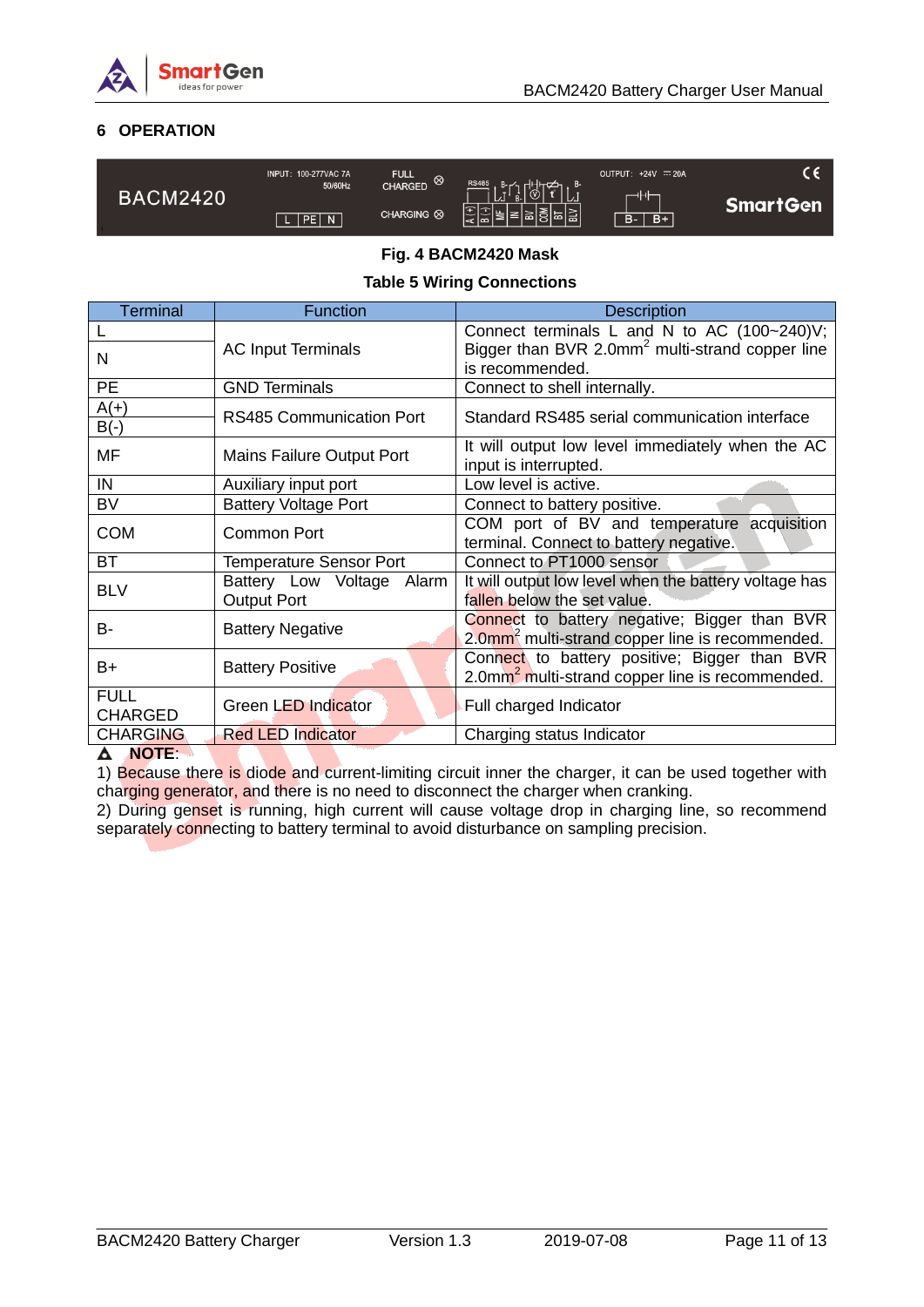

# <span id="page-11-0"></span>**7 CONNECTION**